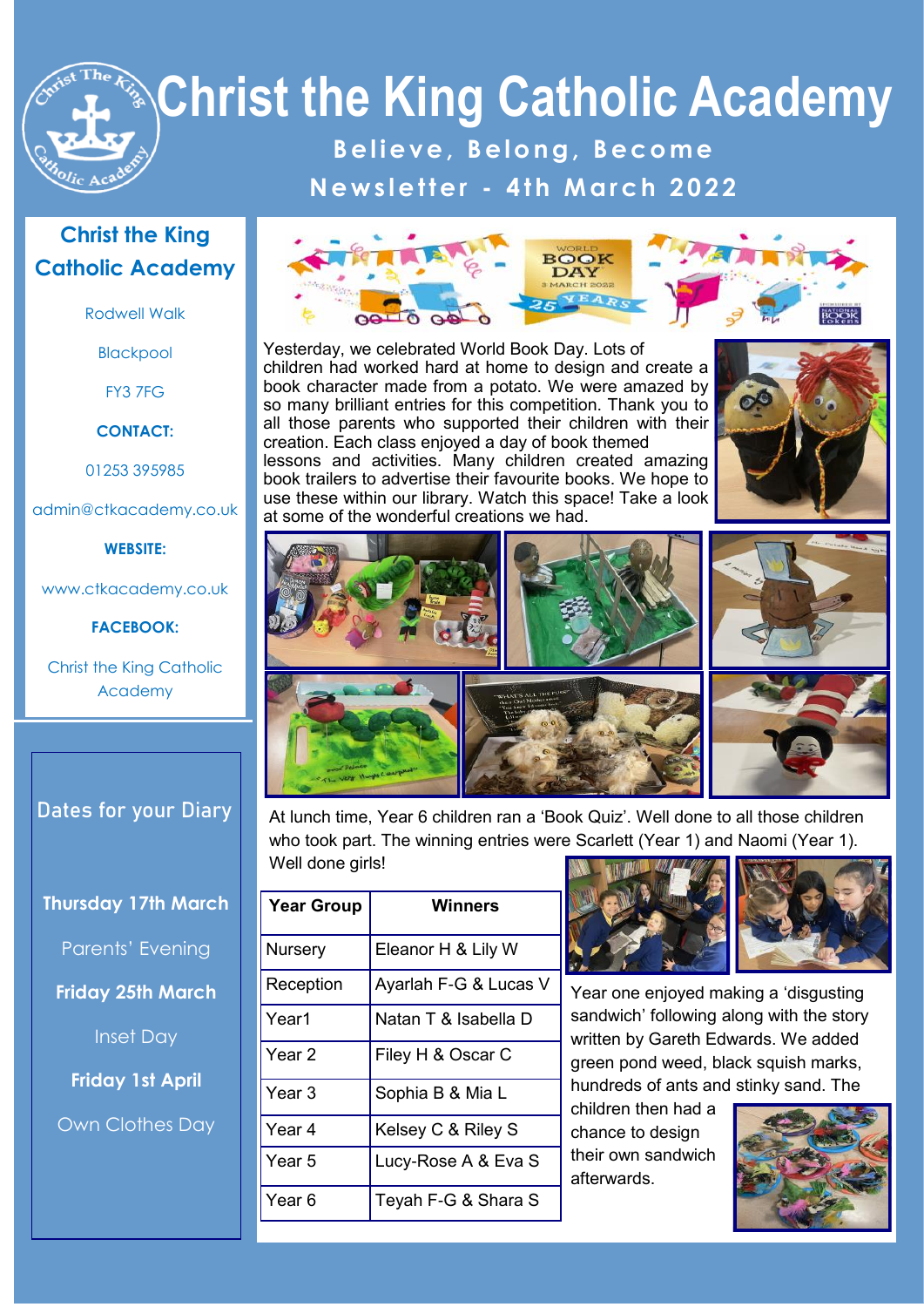#### **B e l i e v e , B e l o n g , B e c o m e**

#### **N e w s l e t t e r - 4 t h M a r c h 2 0 2 2**

## **Golden Book Assembly**

Congratulations to all those that received a certificate this week.

**Nursery** - Riday G for coming back to chool with a big smile and trying really hard to learn new words and join in. We are so proud of you!

Angela C for excellent work when learning about planting and writing labels. Keep it up Angela!

**Reception**- Dominic W for excellent phonics work and reading words all by himself. I am very impressed! Victoria C for showing more confidence with her learning. We are very proud of you, Victoria!

**Year 1-** Ashton H. Ashton is blowing us away with his writing at the moment. I am so pleased with how much he is doing on his own. We are so proud of you Ashton. Keep it up! :)

Zofia K for your beautiful artwork composition last week. We loved how you used the Lego to print a rainbow. Well done for taking your time and printing carefully. :)

**Year 2**- Henrieta V for coming out of her shell in class discussions! She is much more confident when joining in. Her hand is up so much more :-)

Lula C. What an improvement we have seen in Lula's reading! She has moved up in phonics again! Keep up this super hard work Lula!

**Year 3-** Harry T. Harry and Daisy both fell out and reconciled with each other.

Daisy T-C. Harry and Daisy both fell out and reconciled with each other

**Year 4**- Annesmae K. Annesmae has shown maturity when she was not able to go on a school visit because of her injury. She dealt with the situation very well.

Kelsey C. Kelsey has worked hard on her homework - including over the holidays. The pride and care she shows in her work is clear to see. Such a great effort and enthusiasm for doing her very best is impressive - a great role model for others to follow.

**Year 5**- Sydney T. Sydney has had an excellent first week back! She has been focused, working hard and supporting her partner - well done, Sydney!

Luis H. Luis has been a real enthusiastic learner this week in every lesson . He's also working hard to make sure his handwriting is consistently neat in all books - well done!

**Year 6**- Amelia G, Krystal H, Zenia K, Lilah O, Theresa S and Kai-T-M For completing 'double' homework in half term. These children worked hard to complete the optional additional revision booklets. Well done!



Riday G & Angela C Victoria C

#### **Bye-Bye**

Last week Sammy Jo sadly left our afterschool club where she will indeed be missed. Fortunately she has taken up more hours with Aspens so we will still see her around school. We wish her luck.

# **Ninja Warrior Trip**

On Monday, Year 5 became Ninja Warriors! Tackling obstacles, walls and inflatables, the children put their resilience to the test and navigated their way around the tricky course. The children were wonderful and encouraged each other to attempt things that were outside their comfort zone, and had lots of fun in the process! A big thank you to all the adults who supported the trip.







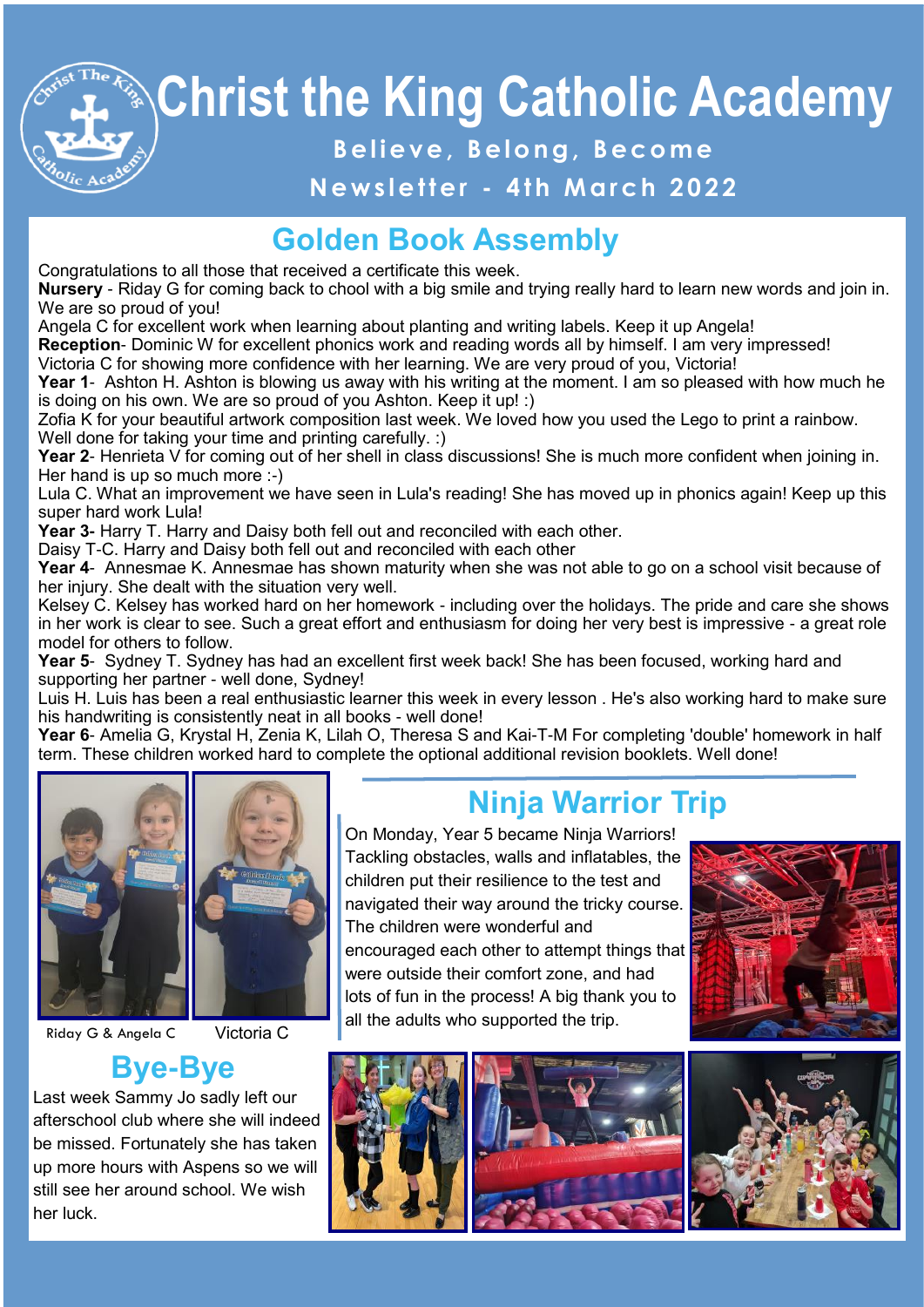**B e l i e v e , B e l o n g , B e c o m e**

**N e w s l e t t e r - 4 t h M a r c h 2 0 2 2**

# **Wonderful Wednesday**

Another Wednesday well done from our Welfare staff. This week our well dones go to, Michael H, Lilly W, Filey H, Olivia K, Kelsey C, Oliwier T, Hallie W, Charlie A, Kai T-M and Jethro H. Well done to you all.



#### **Nursery News**

This week in nursery we have enjoyed Shrove Tuesday, we also had a visit

from Father Stephen on Ash Wednesday to talk to us about Lent. We have been learning about characters from our story in literacy, recognising and splitting amounts in maths and thinking about different emotions and what makes us feel happy and sad.







## **Boogie Bounce**

Boogie bounce has got off to a great start again with some new faces, well done to everyone for their enthusiasm and energy! This club will run until we break up for Easter and will then start up again on our return. You are required to re-join, depending on what year groups the club is open to.

# **Governing Body**

This week we say hello to another one of our Governing Body members, Michelle Staveley. Hello my name is Michelle Staveley and I am delighted to be vice chair of the governors for both of our primary schools. I first volunteered six years ago to be a parent director, because I enjoyed the experience so much I became a foundation director/governor. I am also the chair of governors of our St Mary's Catholic Academy. I am a part qualified accountant with experience of working in many different financial settings . I believe that it is important to support and give back to our community, with that in mind I am very much looking forward to helping our children be the best that they can be and am very thankful for the opportunity.



#### **Roblox**

Roblox parents' guide—what is it and is it safe for your child?

Do you know the answer to this question? If not then maybe this website is for you!

We have had a number of issues of late across both primary schools with children playing on Roblox, seeing inappropriate materials and or hearing inappropriate words being used. Since 2006 Roblox has over 100.000 monthly viewers. More information can be found at **[https://parentzone.org.uk/article/](https://parentzone.org.uk/article/roblox-parents%E2%80%99-guide-%E2%80%93-what-it-and-it-safe-your-child) [roblox-parents%E2%80%99-guide-%E2%80%93-what-it-and-it-safe-your-child](https://parentzone.org.uk/article/roblox-parents%E2%80%99-guide-%E2%80%93-what-it-and-it-safe-your-child)**